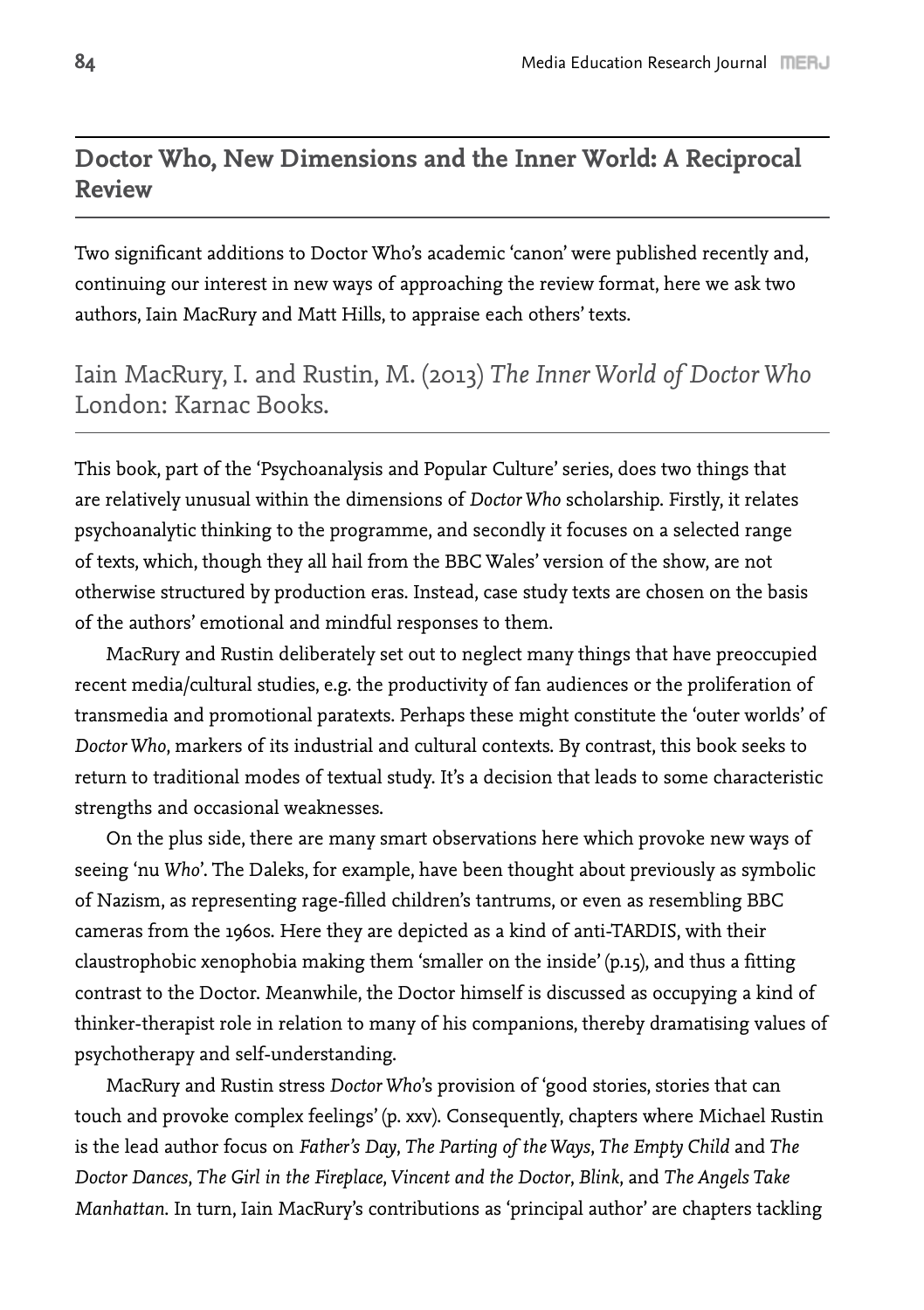*The Shakespeare Code*, *The Unicorn and the Wasp*, *The Beast Below*, *The Lodger*, *The Doctor's Wife* and *Closing Time*. Opening and closing chapters take a more synthetic, overarching stance rather than focusing on specific episodes, and the one chapter which otherwise stands out by virtue of adopting a variant approach is Chapter 12, 'The Story of Amelia Pond'.

However, this intensive scrutiny, where the texts of *Doctor Who* become almost akin to an analysand requiring free-floating attention, can create a few difficulties. Zeroing in on specific episodes potentially creates blind spots or gaps: for instance, it is striking that only one Russell T. Davies-authored episode is named as a chapter's focal point, whilst four Gareth Roberts-penned tales are discussed in this detailed manner. One might suggest that Roberts adopts a sentimentalism that's especially rewarding for this mode of study (as well as contributing two 'celebrity historicals' that attract attention), but the relative absence of analysis of Davies's storytelling seems a little perverse. Likewise, I can't help but ponder whether the story arc of Donna Noble (Catherine Tate) might have repaid more detailed analysis, though the authors do concede that 'we have not given Donna as much attention as we have to some of the other characters who have travelled with the Doctor' (p.148). I also feel that Clara Oswald may have called for a stronger critical reading: to what extent is she understandable as a character with a projected inner life, and to what extent does Clara problematically figure as a showrunner's cipher? By assuming that characters will always be responded to as realist 'entities' - i.e. as if they are real people with emotional lives and psychical depth/interiority – *The Inner World of Doctor Who* seems to partly downplay what cognitivists would call 'A-emotions' (or 'artefact emotions') oriented instead towards the constructedness of stories, arcs, finales and reveals.

Emphasising 'good stories' that engage with audience emotions leads the book to dwell on narratives of father-daughter relationships (Chapter 3), romance (Chapter 4), death and loss (Chapter 5), what it might mean to be 'ordinary' (Chapter 9), and the saying of goodbyes (Chapter 11): this marginalises ways in which (fan) audiences might be disappointed, dismayed or even angered by some of the narrative choices made across 'nu *Who*'. And the focus on readings produced by two attentive critics means that this study necessarily lacks any fleshed-out, empirical notion of how wider audiences might have responded to the series: were the episodes selected here received more generally as 'stand-out' or as especially provocative/emotive entries in the franchise? There is little or no methodological space for episode selections to be corroborated in any way – we simply have to take it on trust that these are particularly productive pathways into *Doctor Who*. Perhaps a chapter on regeneration and the Doctor's capacity to change (looking at what fans call 'regeneration stories', as well as introductory tales for each new Doctor) would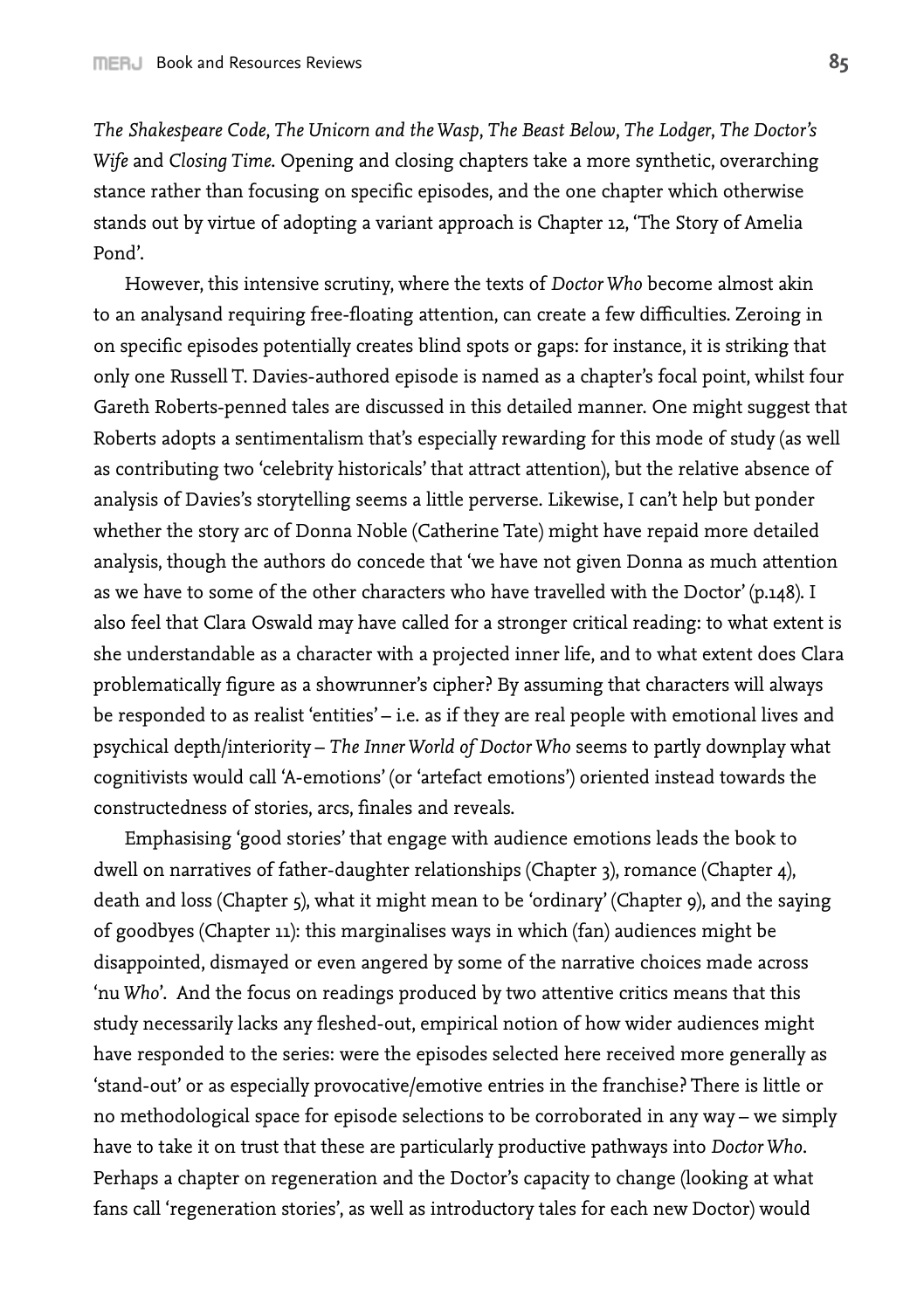have been equally useful in relation to narratives of loss and hopefulness – yet *The End of Time* has only one mention in the book's index, and its brief recollection refers to 'William Mott' (p.290 and 304) when *The Inner World of Doctor Who* presumably means the character of *Wilfred* Mott played by Bernard Cribbins. This sort of misstep leaves the reader with a sense that outside the close readings of episodes, knowledge of the series is not always as robust as it might be. In an area of Media Studies where scholar-fandom or aca-fandom has increasingly become the norm, approaches to popular cultural texts written by experts who are nevertheless not detail-oriented fans risks offending some fan readers (who presumably constitute part of the crossover market for this title).

Making perceptive use of object-relations theory without getting bogged down in detailed theoretical exegesis, *The Inner World of Doctor Who* is at its best when wearing its psychoanalytic approach fairly lightly and yet illuminating the texts of *Doctor Who* in unexpected ways. The contrast between 'history' and 'moratorium' explored in the closing chapter is especially productive (though I would have welcomed a little more on p.299 on how 'potential time' relates to the Winnicottian concept of potential space). And I also found that analyses of *The Beast Below* and *The Doctor's Wife* caused me to think afresh about the series, here in terms of the gift economy (p.172) and containment (p.214). Indeed, given that *The Beast Below* has been discussed by writer Steven Moffat as one of his weaker scripts – and received by fandom as a less successful episode – one of the benefits brought about by working outside (scholar-)fandom is that episodes which might otherwise be neglected are instead treated with respect and care. In short, *The Inner World of Doctor Who* is a welcome addition to scholarship surrounding the series; its 'trad' textual analyses will no doubt be especially useful when read in conjunction with other work on Who's (fan) audiences, paratexts, branding, and transmedia extensions. As an argument for the value of relating object relations psychoanalysis to popular culture, it is both intellectually exciting and exemplary.

Reviewer – Matt Hills – Aberystwyth University

### *New Dimensions of Doctor Who: Adventures in Space, Time and Television.* **London: I B Tauris. Hills, M. (ed) (2013)**

In the editorial introduction to *New Dimensions of Doctor Who: Adventures in Space, Time and Television*, Matt Hills considers a 'glut' of recent books exploring Doctor Who. Such abundant productivity has been, as he suggests, market- and anniversary-led. November 23 2013 saw the 50th anniversary episode aired and *Doctor Who* is enjoying unprecedented global popularity.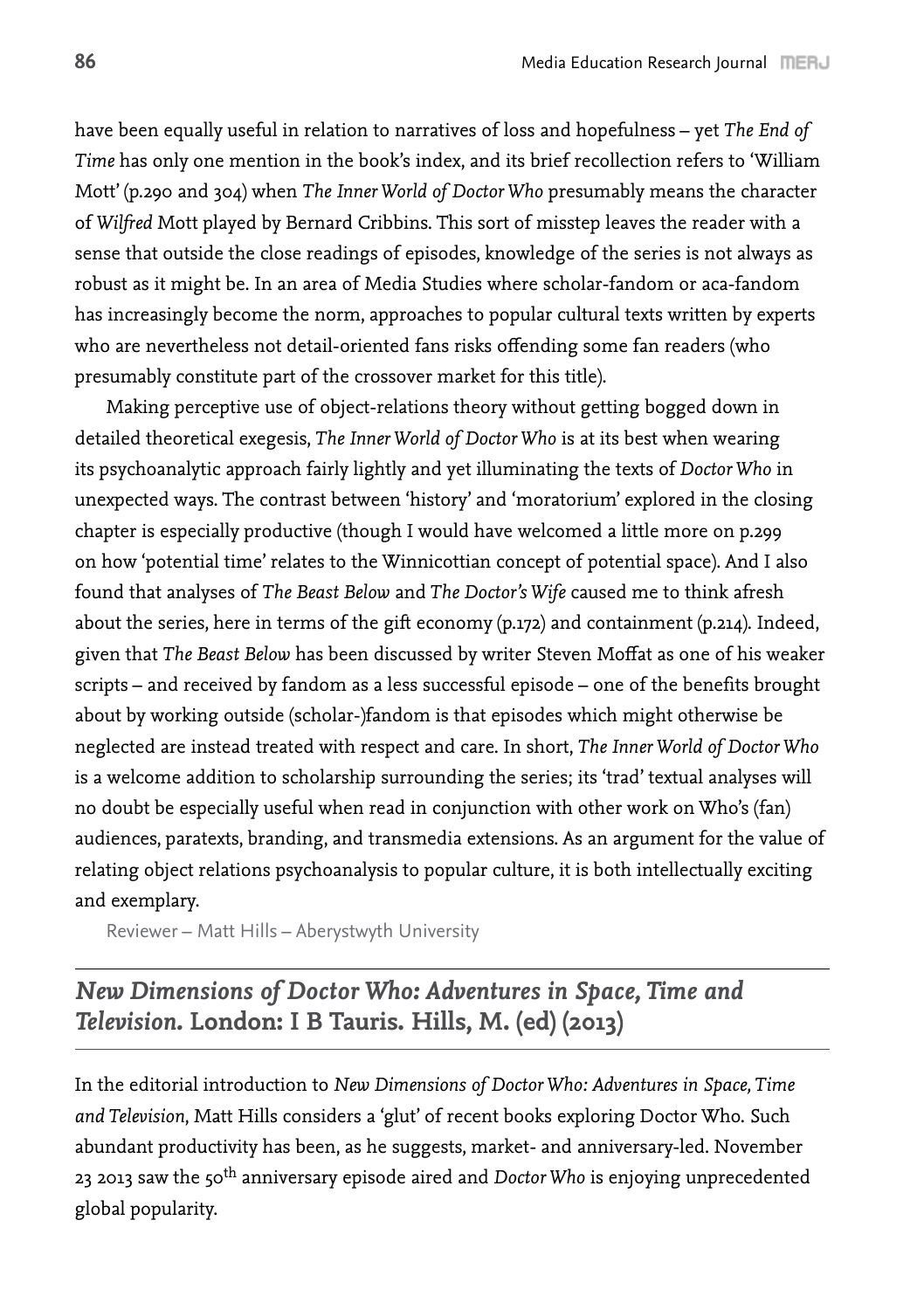This edited collection, *New Dimensions of Doctor Who* is, naturally, a part of the 'glut' identified by Hills and represents amongst the most recent outcomes of an impressive investment in the crossover fan-academic interest in *Doctor Who* by publishers I B Tauris. Other titles in the I B Tauris series include *Who is Who?* (Decker, 2013), *Doctor Who – The Eleventh Hour* (O'Day, 2013), *Inside the Tardis* (Chapman, 2006/2013), *Love and Monsters* (Booy, 2012), *TARDISbound* (Britton, 2011), *The Doctor's Monsters* (Sleight, 2012) and *Triumph of a Time Lord* (Hills, 2010). Indeed, *New Dimensions of Doctor Who* brings some of these authors and editors together in the space of this latest title – jokingly referred to as being akin to a 'multi-Doctor' episode (2013: 5), a rare and special event in the lifecycle of the long running show.

Nevertheless the collection remains focused and distinctive amongst the crowd. It is true to its title. Each of its eleven substantive chapters opens up a particular new dimension of *Doctor Who* – it is split into well-conceived sections considering 'the New Doctor Who', 'New Television and Media' and 'New Spaces and Times'. The essays are all informative; the contributors well versed in the kinds of integrative detail that fan-academics are able to bring to their objects of analysis. As a result the book will equip its readers with means to think more about constitutive component elements of *Doctor Who*, ingredients through which the Doctor has been produced and re-produced (on screen and as 'brand'), notably, costume and monster design, music, narrative styles and pace, merchandising and paratexts fostering audience nostalgia, anniversaries and various engagements (hyped and nonhyped) by audiences. These are amongst the 'new' perspectives opened up by the chapters.

We are, then, taken some way beyond the stories and the Doctor. Highlighting aspects that might be thought of a peripheral or adjunct to the episodes aired on television, instead, the chapters place specialist aspects front and centre. For instance David Butler offers a critical analysis of Murray Gold's widely celebrated musical contributions to the show – wondering whether or not a sonic trick was missed as producers (via Gold) largely eschewed opportunities to experiment with non-western and atonal musical modes, deferring to orthodox western-sounding orchestrations in the acoustic life of the new Doctor Who series (and in rendering its complex discourse of 'otherness'). Butler suggests potential multi-cultural alternatives and counter-exemplars, while also connecting the musical policy to the dramatic tenor of a revised *Doctor Who* committed to emotive dramatisations.

Piers Britton reminds us of new monsters and costuming and explores the studied way in which these have been talked about in the reflective meta-discourses of the show. Ostensibly offering reflections on material cultures of production, the essay also offers insights into dynamics of nostalgia and branding, pre-empting later chapters from Hills,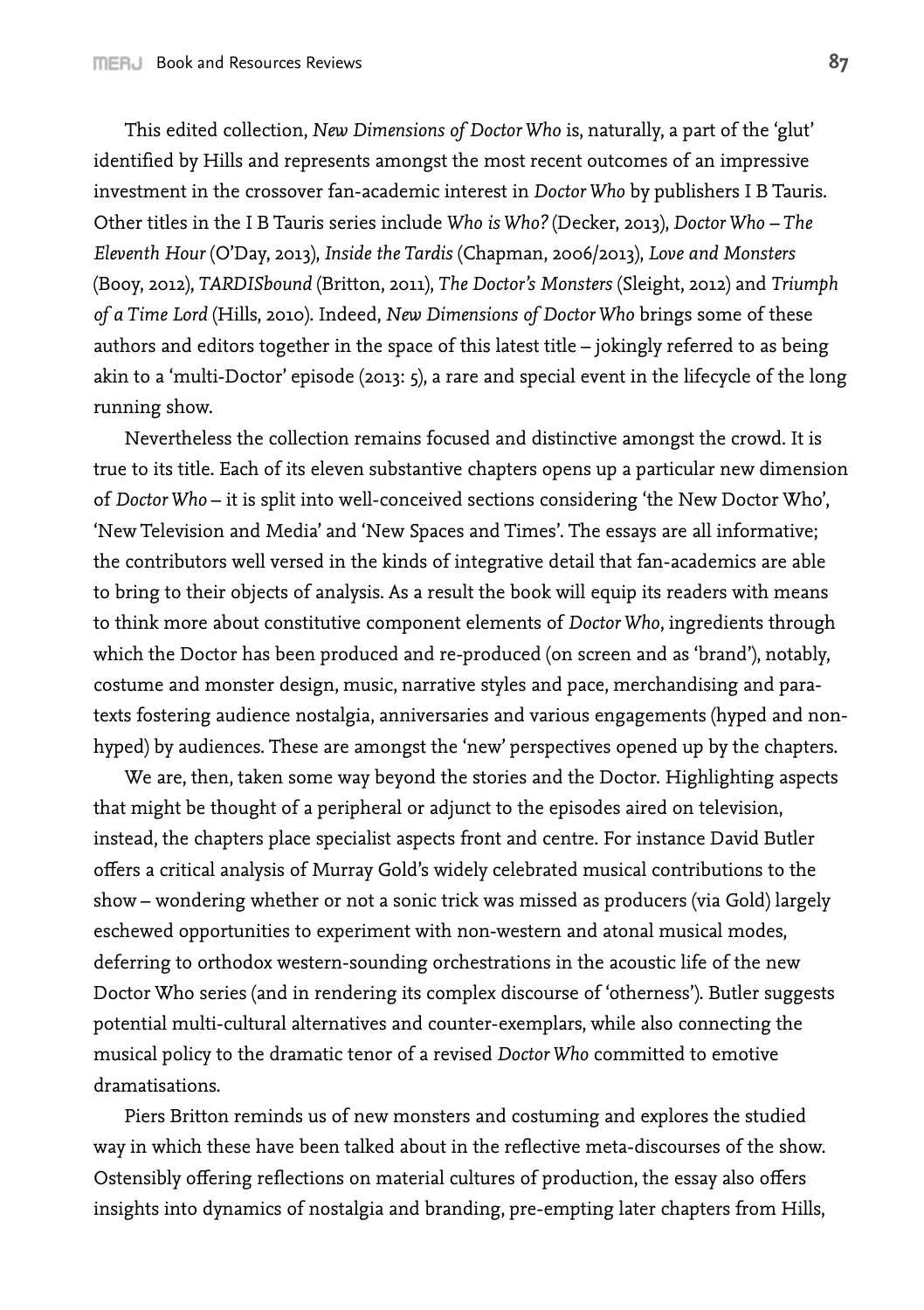Johnson and Garner.

The dynamics of Britton's analysis of the interplay of old and new is echoed, too, in Brooker's reference to T.S. Eliot's famous essay on *Tradition and the Individual Talent*. Brooker uses Eliot's ideas about dialogical renewal (across generations) to help situate the intersections emerging when new writers (Brooker is talking about Neil Gaiman) and established narrative cosmologies such as *Doctor Who*'s, come together. Brooker's neatly structured examination provides a fascinating perspective on both critical reading and on creative-writing processes. Focusing on Gaiman's *Doctor's Wife* episode, he charts some of the complex and distributed conjunctions across inter-textual and personal histories, histories that make up, and that are made up within the episode itself.

Bonnie Green and Chris Wilmott's discussion of the mythic Cybermen and the 'proximity' of the post-human is suitably chilling. It ends with a provocative suggestion that readers might seek to stand 'against the grain' of *Doctor Who*'s preferred gothic meanings (*Doctor Who* privileges human over various post-human avatars). This playful futurology conveys a thought that some may not be quite ready enough to entertain as fully as the chapter seems to recommend they should.

Catherine Johnson provides overview and context for a broader strand within the book – the mobilisation of the idea of a 'brand' in thinking about *Doctor Who*. One wonders to what extent the creative flourishing (2005–13) achieved by Russell T. Davies, Stephen Moffat, and by numerous other creative contributors to the show, was supported by any ideas about 'branding' as such? Nevertheless the contribution made by branding to creative management of continuity and canon is well explained, and anticipates some interesting details about the variations in the ways the BBC managed anniversaries in Hill's later chapter. The paradoxical position of the BBC as public service and private commercial producer is framed clearly.

Andrew O'Day's discussion of 'time and pace' in the structuring of episodes and season narratives endeavours to unpack some the aesthetic-affective consequences of the ways that new *Doctor Who* episodes are storied and relayed within its newer formats. O'Day spells out some of the dramatic consequences entailed to moving from series formats to stand alone episodes and offers a useful account of the role and emergence of the 'story arc'. The essay convincingly captures the sources of some of the show's specific dramatic qualities.

Exploring yet more radical disturbances to narrative form Elizabeth Evans provides an insight into the considerable efforts made to mobilise *Doctor Who* in the service of educational aims. An account of 'gamification' of *Doctor Who* prefaces a detailed description of the intersection of a *Doctor Who* 'story', an educational mission and a history lesson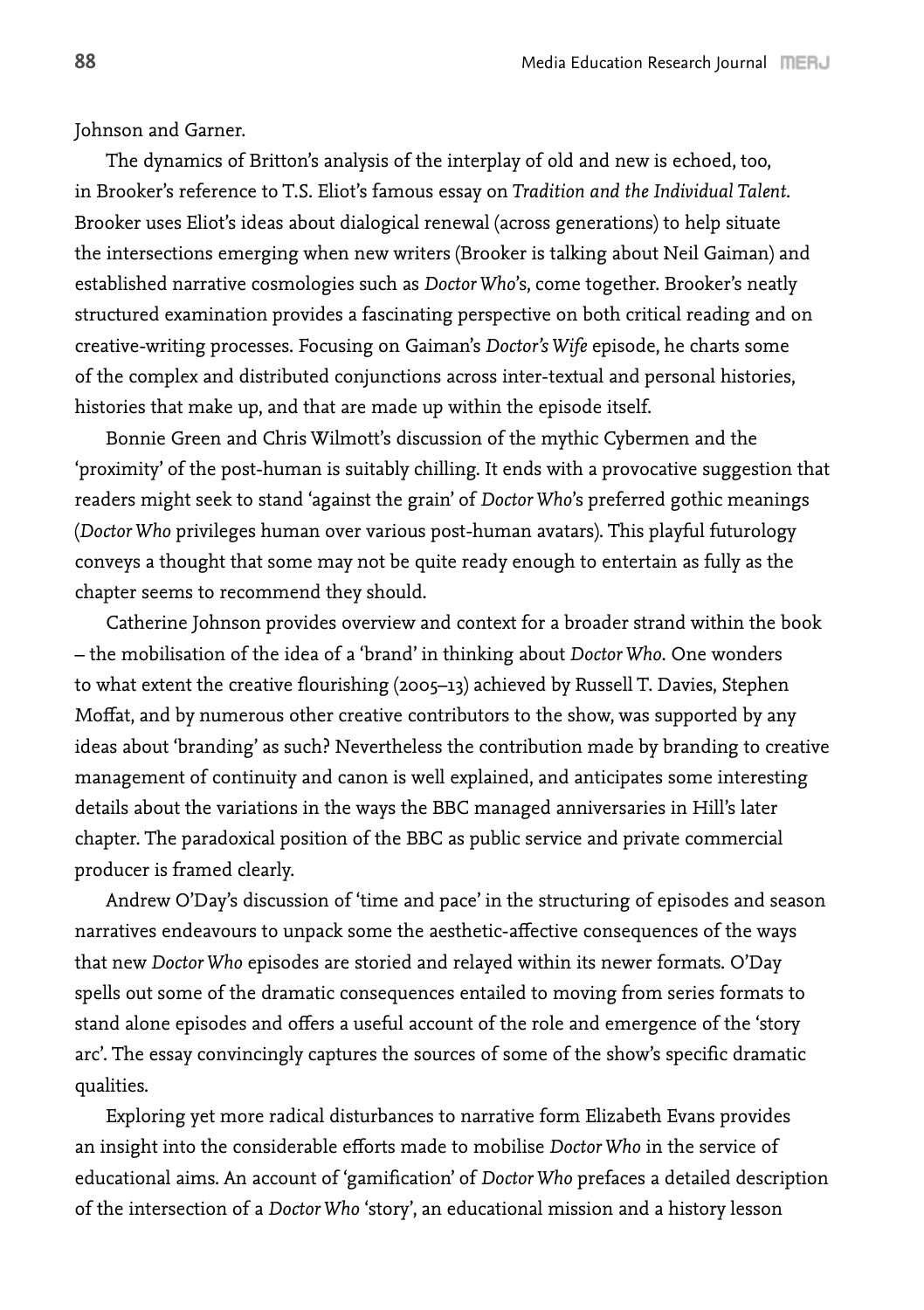based on the gun powder plot and Guy Fawkes. We see further reflections on the BBC's public service remits around education, but also supporting creative technical development and stimulating innovation.

Further exploring new media environments, Rebecca Williams provides analysis of tweets. An examination of some of producer Stephen Moffat's tweets affords an occasion to ruminate more broadly on the new timing and spacing of fan-producer relations in the Twitter-verse. The places and spaces of *Doctor Who* fans are not, of course, restricted to screen cultures, television and Twitter. The pressing compulsion to return, as it were, to the primal scenes of production and creation draw some fans to the 'new' geographic source of *Doctor Who* (not to mention *Torchwood*).

And Mellissa Beattie offers useful analytic work on place. Beattie tells the story of the '*Doctor Who* Experience' making us conscious of the place of the *Doctor Who* operation and reputation in the production of new spaces and new narratives in the re-formation of Cardiff Bay. It is a familiar tale of post-industrial regeneration. Unlike the fictive regenerations that at once preserve and renew the Time Lord's lives, the narrative push of urban change can, often, be to merely efface and occlude aspects of the past – history replaced by myth.

Ross Garner picks up a theme also referred to by O'Day and by Hills, that of mourning. This is a term that looms large in our own study of Doctor Who, *The Inner World of Doctor Who* (MacRury & Rustin, 2013), but from a more psychosocial perspective. Garner examines the episode *School Reunion*, which brought an 'old *Who*' companion (Sarah Jane Smith) back into the frame of a 'new *Who*' episode, as well as fans' reactions to the sad death of the actress Elisabeth Sladen (who played Sarah Jane Smith). Garner opens up the complex question of the role of television in the marking of time – via emotion and nostalgia. The intersection of mythology and history (as in Brooker's discussion of *The Doctor's Wife*) is equally at play in Garner's discussion, and we are minded that *School Reunion* might be glossed by another 1970s televisual refrain: 'What became of the people we used to be?' Garner concludes with some useful thoughts on narrative and historicity – challenging more pessimistic critiques positing a reified eternal presentism.

Appropriately, Hills ends with further ruminations on time. His concluding chapter considers the topical but largely neglected notion of televisual anniversaries and outlines a kind of historiographical account of the TV anniversary, linking the conduct and experience of anniversaries to a neat set of historical categories linked to the evolution of TV. We now live in an age of 'hype'. Hills is alert to the emotive and mournful nature of televisual history and connects this sensitively to detailed historical research and recollection.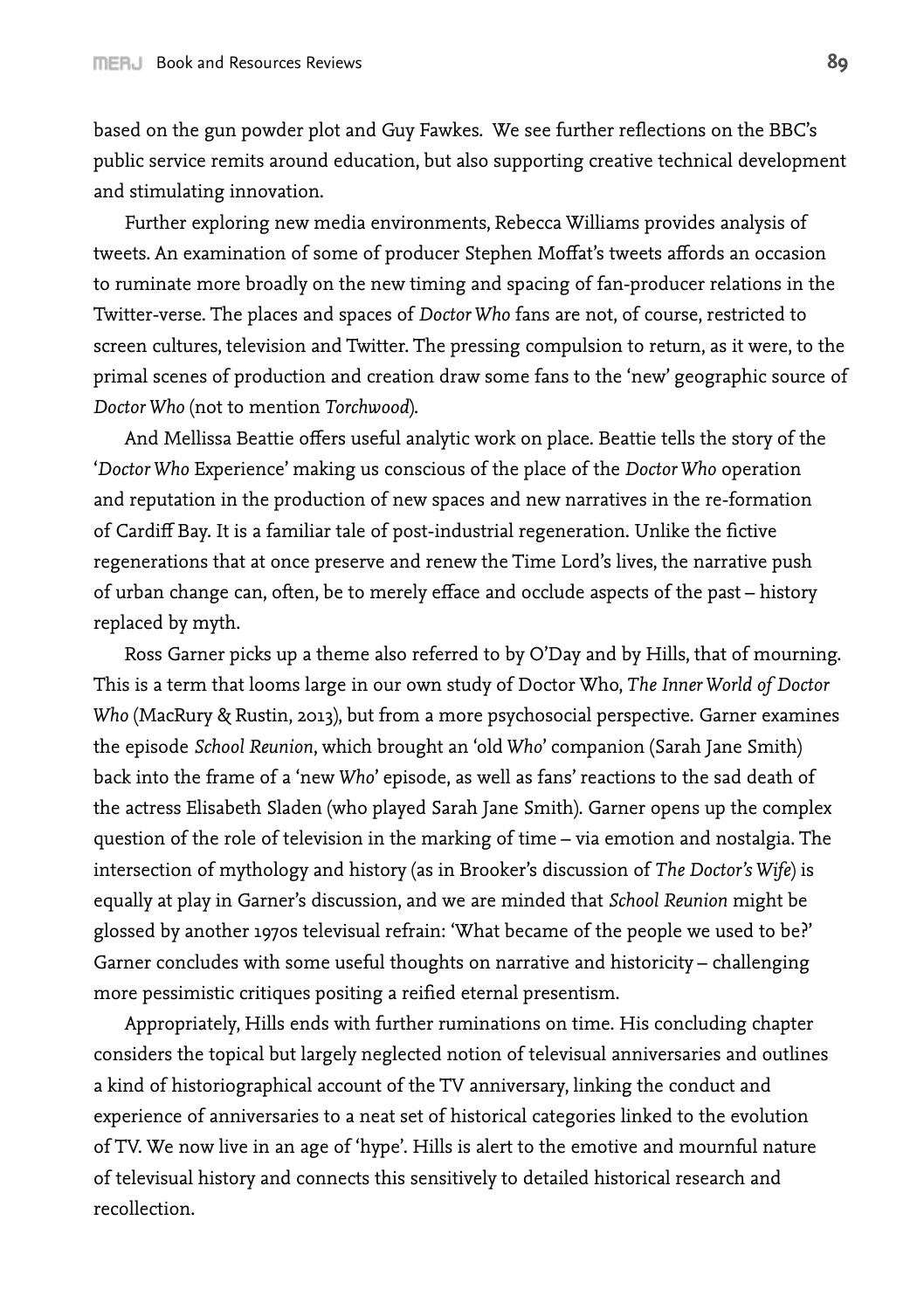Throughout the book there is a conscious effort to relay analytic points in the context of references to broader theoretical terminologies and approaches. Staple concepts and media theorists – Jameson, Foucault, Barthes, Todorov, intertextuality, narrative theory, affect theory and postmodernism – get regular, reflexive, airing. This combination of theory and detailed investigation of aspects of *Doctor Who* enables the varied chapters to bring a subtilising and thoughtful framing of the show (and its adjunct parts). The consumption and circulation of *Doctor Who* are given consideration, highlighted in descriptions of emergent and established branding practices and their infrastructures – looking inside BBC World and the '*Doctor Who* Experience', but also via some direct and indirect sampling of fans' discussions and discourses – notably on Twitter.

The collection does not assert a specific position or argue for a particular line of thought. There is no index, though the structure invites browsing. The chapters are typically not critical of *Doctor Who*, each contributor instead presenting a case for more detailed consideration and theorisation of its particular topic, and seeking to demonstrate the contributions that academic perspectives might bring to the ways producers and consumers conceive and enjoy the show.

Nevertheless there are emergent themes across the chapters. The changing places for experiencing and thinking about *Doctor Who*, between real and virtual, between present and past perspectives, between mourning, melancholia and obsession. The book often picks up on the movements and paradoxes between BBC in its guises as commercial player and public institution, and highlights connection to educational and social media based technologies.

Hills's editorial is framed, as a question: '*Doctor Who* studies?' This book, alongside the range of other recently published texts offers up *Doctor Who* as a stable locus for the analysis and exploration of cultural and social change – as well as a back door source for insights into the evolution of television. There is material enough for an array of 'studies' beyond and within media and television. The book is likely to be of interest to the growing audience of fan scholars seeking to connect a lively theoretical set of critical agendas to a fertile and multiple object-brand (*Doctor Who*). There is a need for the containing, narrative intelligibility offered by a show like *Doctor Who*. Its presence across most of the past 50 years clearly stands as a point of orientation, attraction, articulation and thought; as something, somewhere to look forward to and to return to for a widening array of fans, scholars, actors, producers, directors and writers: an object of shared public culture surviving framing and re-framing. Long may it continue!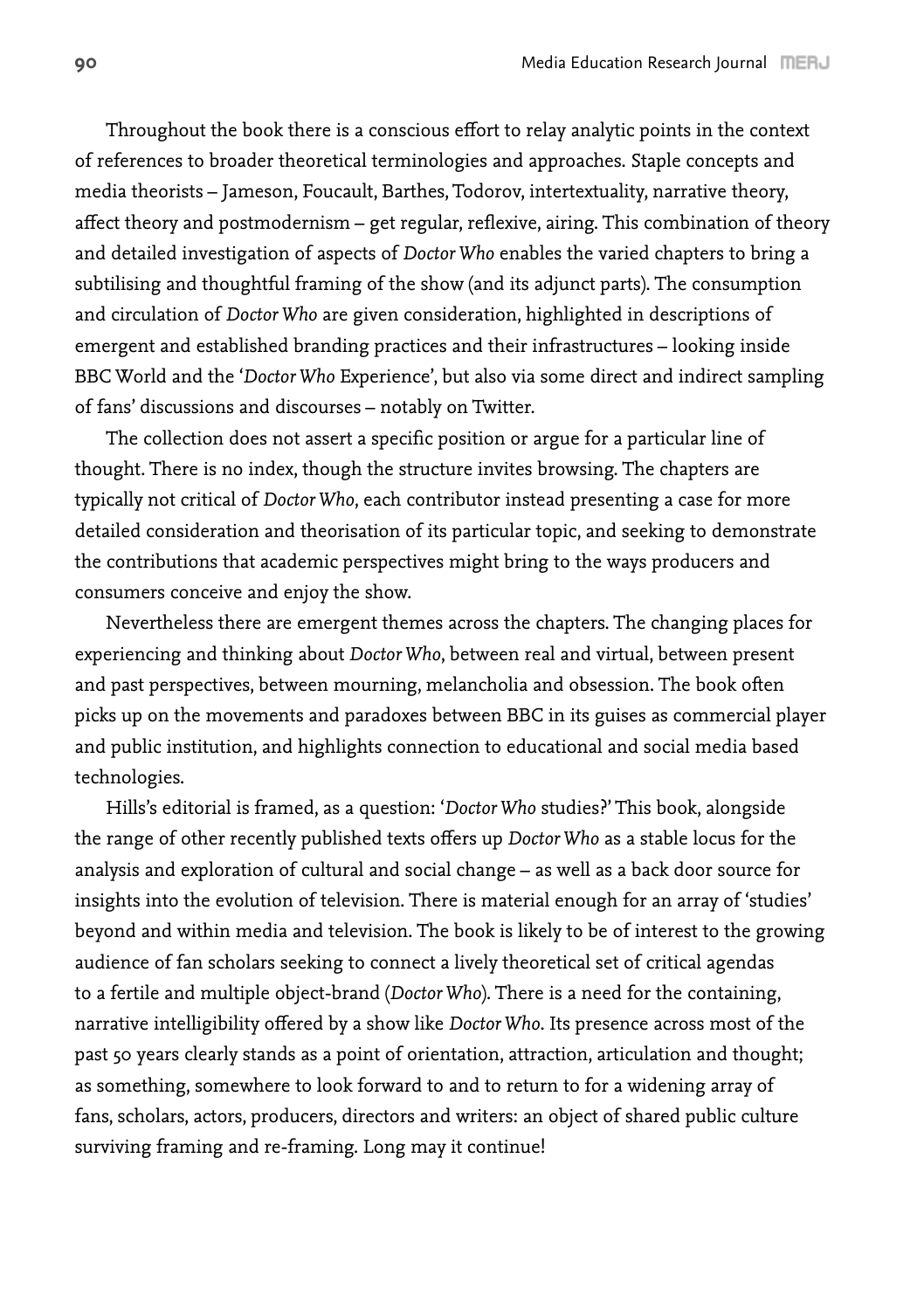- Sleight, G. (2012). *The Doctor's Monsters: Meanings of the Monstrous in Doctor Who*.London: IB Tauris.
- Booy, M. (2012). *Love and Monsters: The Doctor Who Experience*, 1979 to the Present.London: IB Tauris.
- Chapman, J. (2006). *Inside the Tardis: the worlds of Doctor Who*. London: IB Tauris.
- Sleight, G. (2012). *The Doctor's Monsters: Meanings of the Monstrous in Doctor Who*.London: IB Tauris.
- Hills, M. (2010). *Triumph of a time lord: Regenerating Doctor Who in the twenty-first century*. London: IB Tauris.
- Britton, P.D. (2011). *TARDISbound: Navigating the Universes of Doctor Who*. London: IB Tauris.
- Decker, K.S. (2013). *Who is Who?* London: IB Tauris.
- MacRury, I. & Rustin M. (2013). *The Inner World of Doctor Who*. London: Karnac.

Reviewer – Iain MacRury – Bournemouth University

**Hall, S. Evans, J. and Nixon, S. (1997; 2013) (eds)** *Representation* **(2nd edition). London: Sage. ISBN 978-1-84920-563-4**



#### **Laughey's Canon**

Editor's note: This review is part of our series in which a current media teacher re-examines a 'classic' text in honour of *MERJ* editorial board member Dan Laughey and his provocative 'Back to Basics' article in *MERJ* 2:2.

Given relativist tendencies, I can only assume that Stuart Hall's *Representation* is worthy of inclusion in Laughey's Canon. Certainly, Hall is a theorist usually included in media theory halls of fame. In the same year as the publication of this second edition (2013), John Akomfrah's semi-biopic *The Stuart Hall Project* (BFI) was released to significant critical reception and Birmingham University announced Hall's appearance 'in conversation' at a conference to re-appraise the legacy of the Centre for Contemporary Cultural Studies, fifty years on.

This is a review of three parts. First, a comment on the (perhaps obvious) 'use value' of *Representation* for teaching media; second, thinking about the film also, an attempt at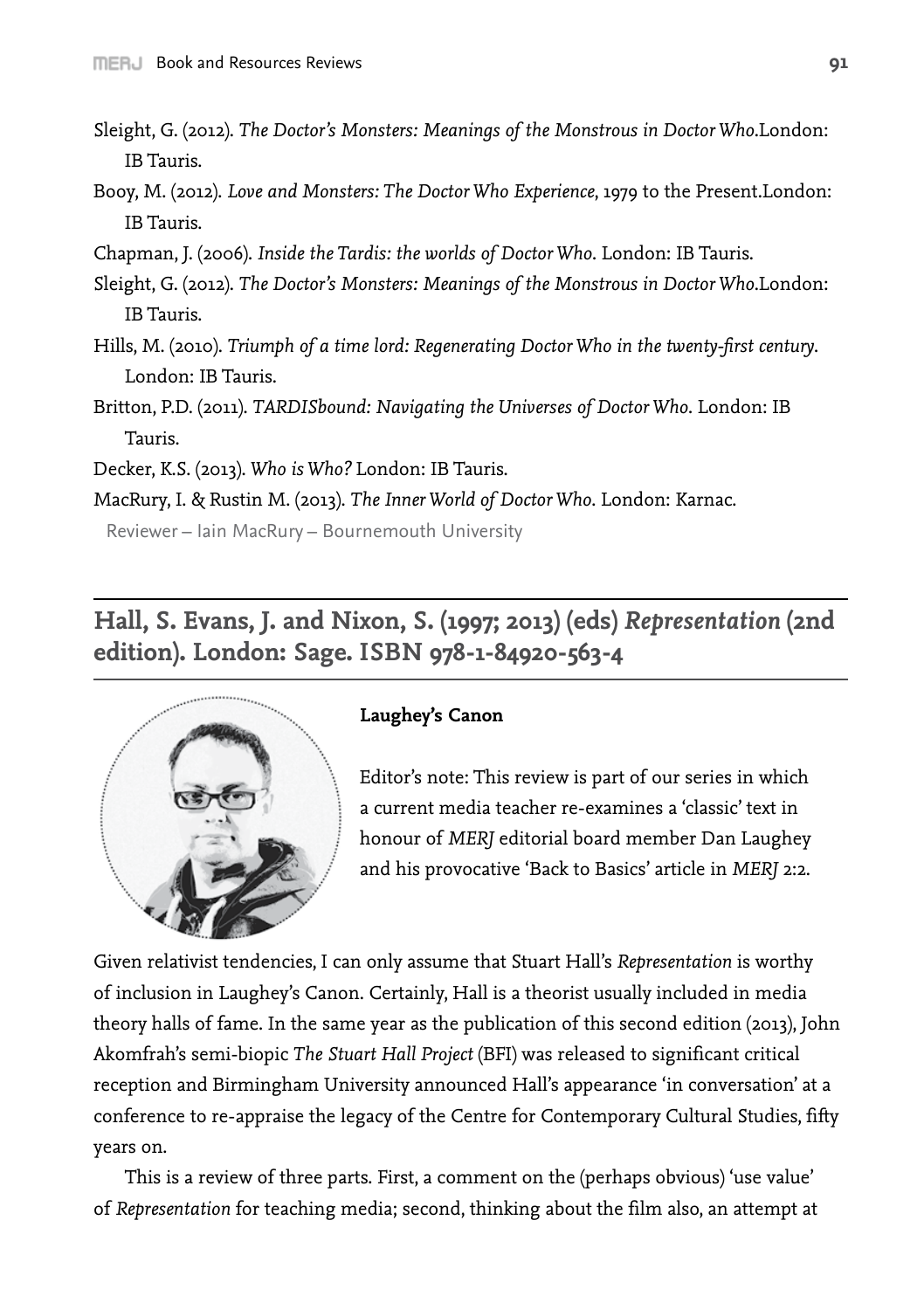something towards a brief mythology of Stuart Hall; and third, suggestions for working with both together, using the film as a site for students to deconstruct Hall 'from within' – to get inside myth, the Eiffel Tower escape.

The book is, of course, an edited collection and something of a 'greatest hits' of representational theory, as opposed to a sole-authored theoretical contribution. The re-issue isn't particularly significant since the readings discussed at length and applied for student activities are more in the 'classical' vein than contemporary re-imaginings – spectatorship and subjectivism, poetics and politics, the subject in / of representation, difference and power, the spectacle of the other and mythology. Hall's introduction is, since we're in canonical mode, simply 'masterful' and his central premise – that meaning is not truth but 'effective exchange' between speakers using a medium (language) is the key idea we can offer our students as a way in to more complex analyses of discourse, myth, signification. As it generally takes my students longer – or they find it harder – to 'get' representation than I expect, perhaps because I've been working with the concept one way or another for almost thirty years and time blurs the pedagogic gaze, this clear starting point is helpful.

How to use the book? My suggestion is to start out with Tony Benn's five questions to ask of the powerful, then the first fifteen minutes or so of Zizek's *Pervert's Guide to Ideology* (2012), where he uses John Carpenter's *They Live* (1998) to exemplify interpellation – 'put the glasses on', we can say to our students at any time we want them to 'do ideology' from this point. Next, the aforementioned gateway to representational theory provided in Hall's introduction and then a comparison of Chomsky's *Manufacturing Consent* (1992) with its reworking for our times in *Massive Attack v Adam Curtis* (2013).

But what does *The Stuart Hall Project* do / add, and what / how does it complicate? The film is a fascinating, sometimes poetic, non-linear narrative of Hall's life and work in the context of Britain as a more or less accommodating multi-cultural landscape. The director sets out to cover 'the multiple lives of a multicultural subject', with regard to Hall, but this could equally be applied to Birmingham, where his work was fostered with the most impact, and to England more broadly.

*Project* is an assemblage of existing footage, anchored entirely with the music of Miles Davis, which provides one of many rich opportunities for students to 'do mythology' on the text. It's fascinating, but does little to challenge or extend the informed viewer's 'preferred reading' of the person or his work. Despite itself, and apart from any intentions, it's hard not to reflect on how the film's aesthetics and the weight given to Hall as himself a signifier set up some interesting and perhaps ironic questions – when The Guardian's Peter Bradshaw muses that the film 'has an idealism and seriousness that people might not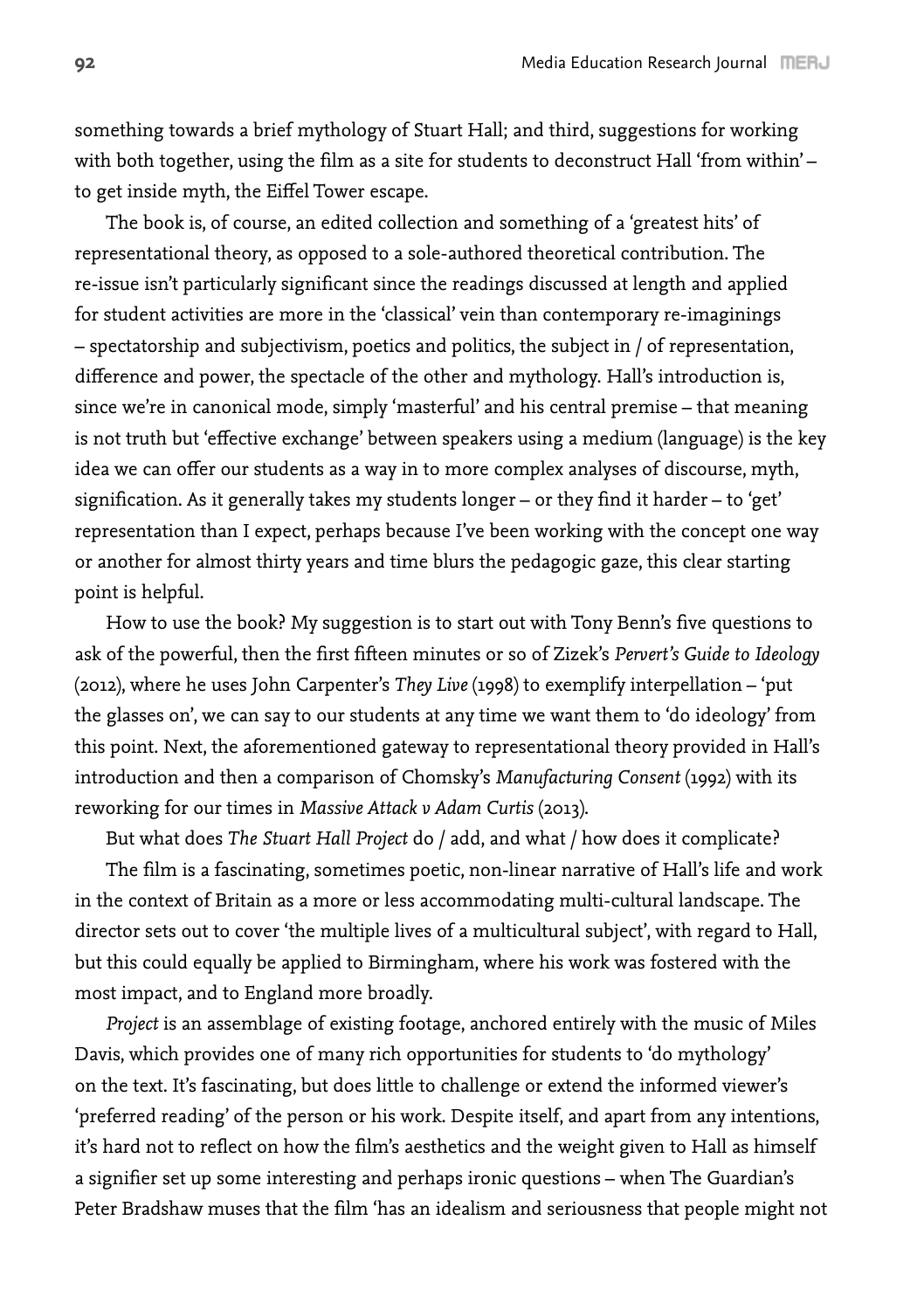immediately associate with the subject Hall pioneered, Cultural Studies', this renders the CCCS project in its assumed metric scales of epistemological 'meat' at best incomplete, at worst a failure – certainly there is no antidote here to the (in)discipline's self-confinement to academic margins, as lamented by Graeme Turner and others. Ironic, then, that Hall's iconic status serves to reinforce such hierarchies, even fetishising the trappings of cultural power – the man as a project, no less? The film works through the gaze of Hall, upon the changing culture of Britain. Hall, at the same time, becomes profoundly 'other', exotic, mythical, a quintessential signifier.

Either way, substantial textual fodder for students to work with. I'd suggest applying the section on poetic, performative post-documentary (see page 97) to *The Stuart Hall Project*; comparing the discussion of Mary Douglas and disturbances to the cultural order (see page 226) when things turn up in the wrong category to the question of Stuart Hall in the canon, with 'legacy'. The semiotic activity on page 25 appears rather 'pedestrian' (no play on the classic traffic light exemplar intended) – students are to deconstruct an advert for Panzani pasta and related products. So an obvious extension would to be turn the exercise on the book's cover – how is myth (re)constructed here, and why is 'Stuart Hall' bigger than the co-editors?

All work with all things canonical must be an unraveling rather than mere 'appreciation' – how does the text come to mean, through secondary encoding, how does it signify through translation in a cultural circuit. I'm suggesting here a kind of rich 'double loop' is at play, which adds to what we can do with *Representation* and how we can think about Stuart Hall.

Reviewer – Julian McDougall

# *Children, Film and Literacy* **by Becky Parry London: Palgrave Macmillan ISBN: 978-1-137-29432-6**

This is an engaging read for media educators and, as Jackie Marsh points out in the foreword, it is long overdue.

Many claims are made to the value of studying media for young people. But here Parry sets out on a very particular path to argue for the value of bringing children's film in particular into the wider development of understanding of narrative, to make the experience of watching/making children's films an integral part of reading and writing, indeed of literacy itself.

The first three chapters explicitly focus on role of children's film in children's lives.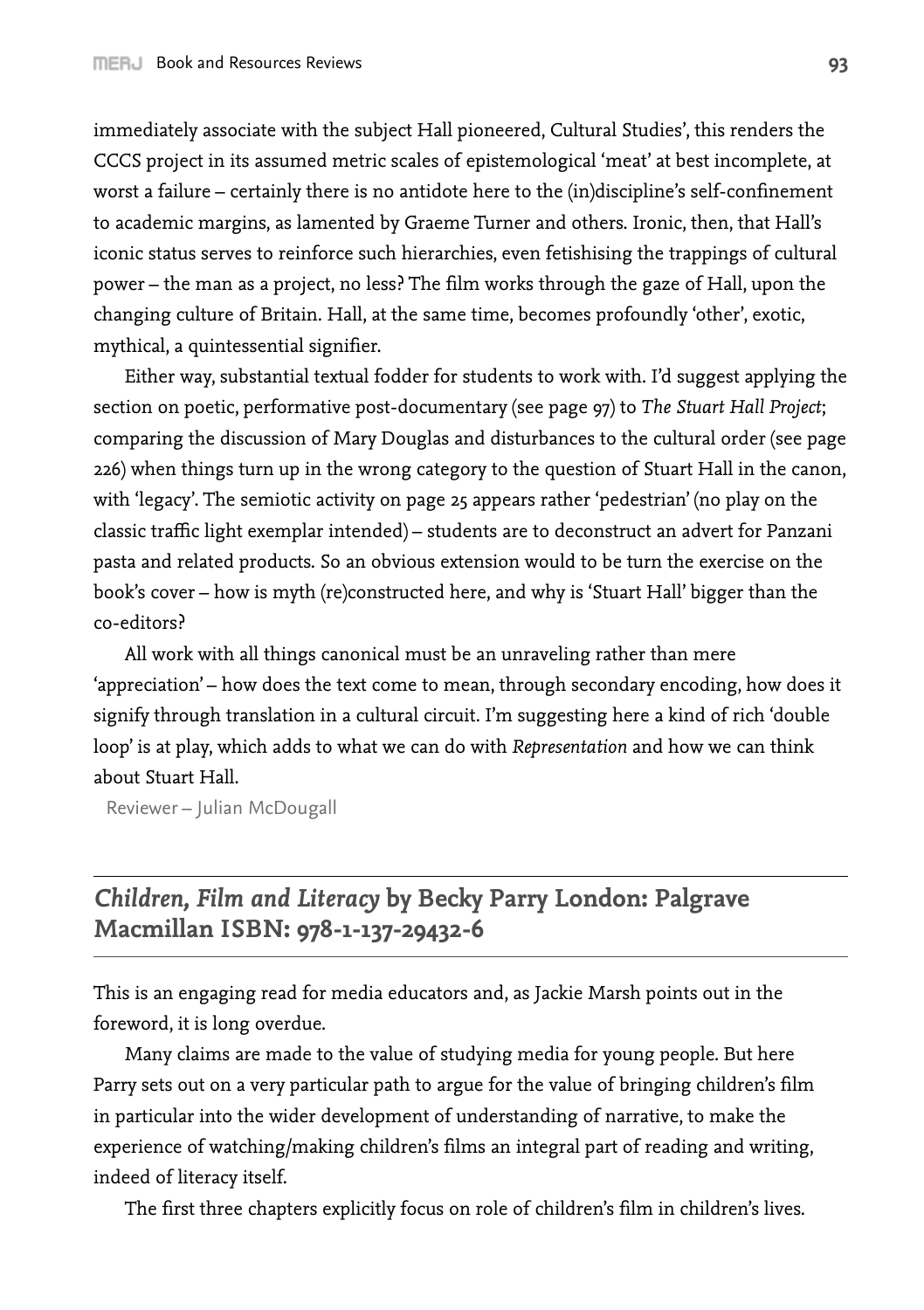Parry takes on board all of the arguments made against children's films: arguments that accuse children's films of erring on the side of *happy endings* (Disney's crime), or films that refuse the difficulties in a complex narrative from a book and opt for a happy ending instead. And she acknowledges criticisms about a lack of diversification in children's narratives both at a text level and very obviously in the lack of opportunity for diverse points of view from those employed in the industry. In spite of all these, sometimes legitimate, critiques of children's films, she still argues that '*the space created by children's films are open, complex and rich, rather than entirely closed and didactic*' (2013: 31). Thus by Chapter Four, the objective of her research is clarified. She sets out to answer a crucial question of how children learn about narrative through their engagement with children's films. She does this through a small-scale piece of qualitative research with 9-10 year olds exploring the processes involved in reading films and the way that understanding of moving image narrative could impact on understanding of narrative in print.

What much of the book is about comes from data gathered, presented and analysed from a small-scale qualitative enquiry based in a primary school in the north of England. For emerging researchers in the field, discussions about methodology, ethics and analysis of data is meticulously well presented. Parry details at length (see Chapter  $\varsigma$ ) the rationale for her approach as *participatory, visual and collaborative* with fine consideration given to how the young people (9-10 years old) might present, discuss and interpret their responses. Furthermore, she was eager to work in such a way that she could capture some of how film made young people *feel*, or *act*, rather than just how it made them think, a refreshing riposte to many more rationalist accounts of meaning-making.

The conclusions are rightly cautious, based on a small-scale study. There is no attempt to generalise from the findings but instead to offer the findings for other educators measuring their practice, or seeing the identities children present as possible identities of children they work with in other contexts.

What she does extrapolate from the research is that there are parallels to be drawn between children developing as readers of books and children becoming readers of film. Children used their understanding of children's films as resources for talk and play at home and socially at school and Parry argues that these prior explorations of narrative should have more value in school. There is a major issue tackled here in that the 'disconnect' between home literacy practices and school practices, has a negative impact on many young people's sense of esteem and worth as well as limiting the breadth and depth of their understanding of narrative. Why does all that understanding have to be left at the classroom door?

For Parry, children's films do exciting things for children: they put children at the